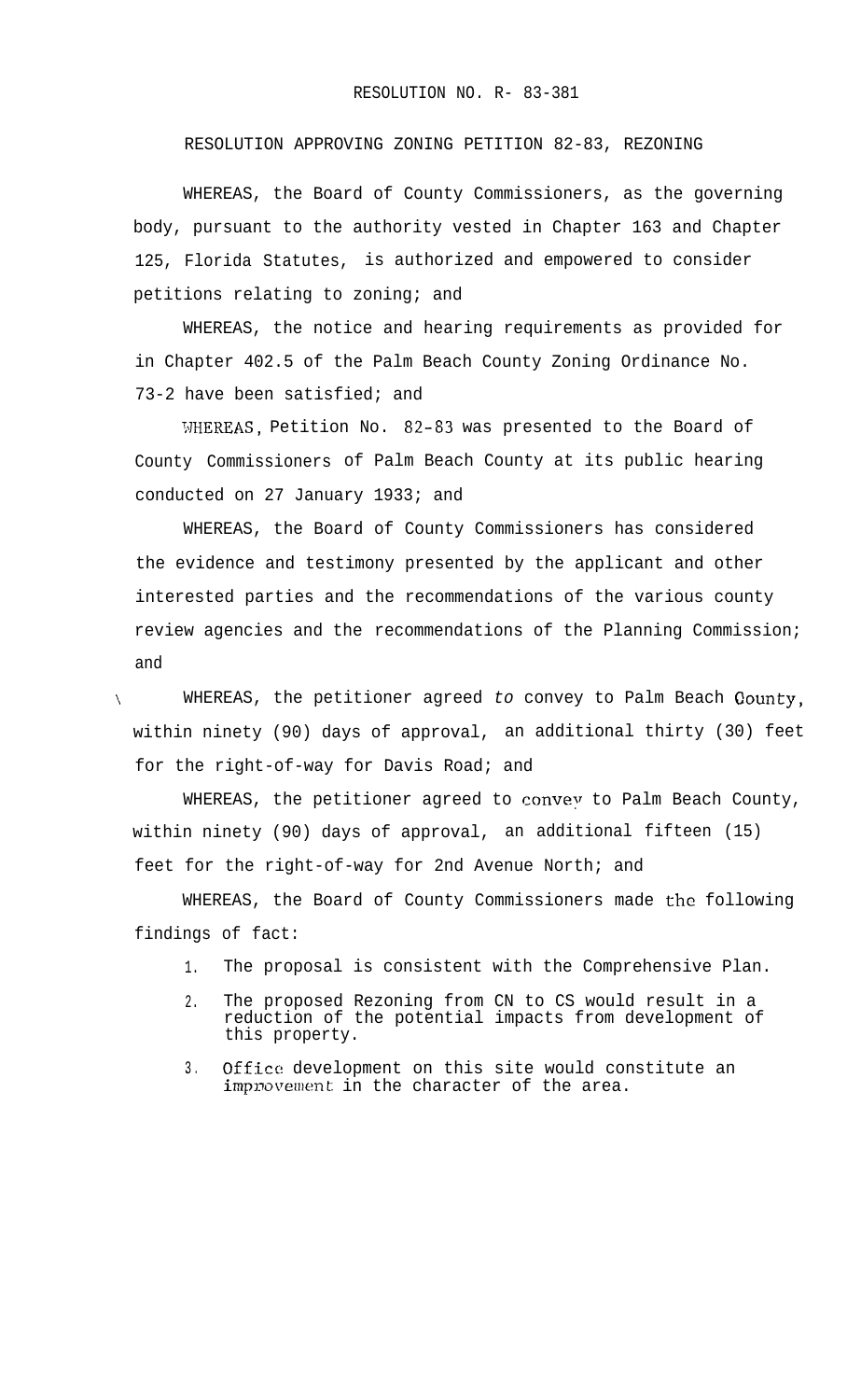NOW, THEREFORE, BE IT RESOLVED BY THE EOARD OF COUNTY COMMISSIONERS OF PALM BEACH COUNTY, FLORIDA, assembled in regular session this 27th day of January 1983, that Petition No. 82-83, the petition of DAVID SELIN, TRUSTEE by Ralph G. Purvis, Agent for the REZONING, FROM CN-NEIGHBORHOOD COMMERCIAL DISTRICT TO CS-SPECIALIZED COMMERCIAL DISTRICT on beginning at the Southeast corner of Tract 67, of Swann's Subdivision of Section 19, Township 44 South, Range 43 East, as recorded in Plat Book 6, Page 66, for the Point of Beginning; thence run on an assumed bearing of due North (all other bearings being relative thereof), along the Xast line of said Tract 67, to the Northeast corner of said Tract 67, thence run South 61°48'45" West, along the North line of said Tract 67, a distance of 374.70 feet to *a* point on the - - North line of said Tract 67; thence run due South, parallel to the East line of Tract 67, to a point on the South line of said Tract 67; which is 330.27 feet West of the Southeast corner of said Tract 67; thence run East, along the South line of said Tract 67 a distance of 330.27 feet to the Point of Beginning; \less the ;\$outh 25 feet thereof for State Road 802 Right-of-Way, less the following described parcel: A parcel of land for road right-of-way purposes in Tract 67, subdivision of Section 19. Township 44 South Range 43 East as recorded in Plat Eook 6, . Page 66, and lying South of the proposed North right-of-way line as shown on the right-of-way map of Lake Worth Road as recorded in Road Book 5, Pages 125 thru 138, and being a portion of the following described parcel: Commencing at the Southeast corner of said Tract 67; thence Westerly, along the South line of said Tract 67 a distance of 330.27 feet to a point on the boundary line